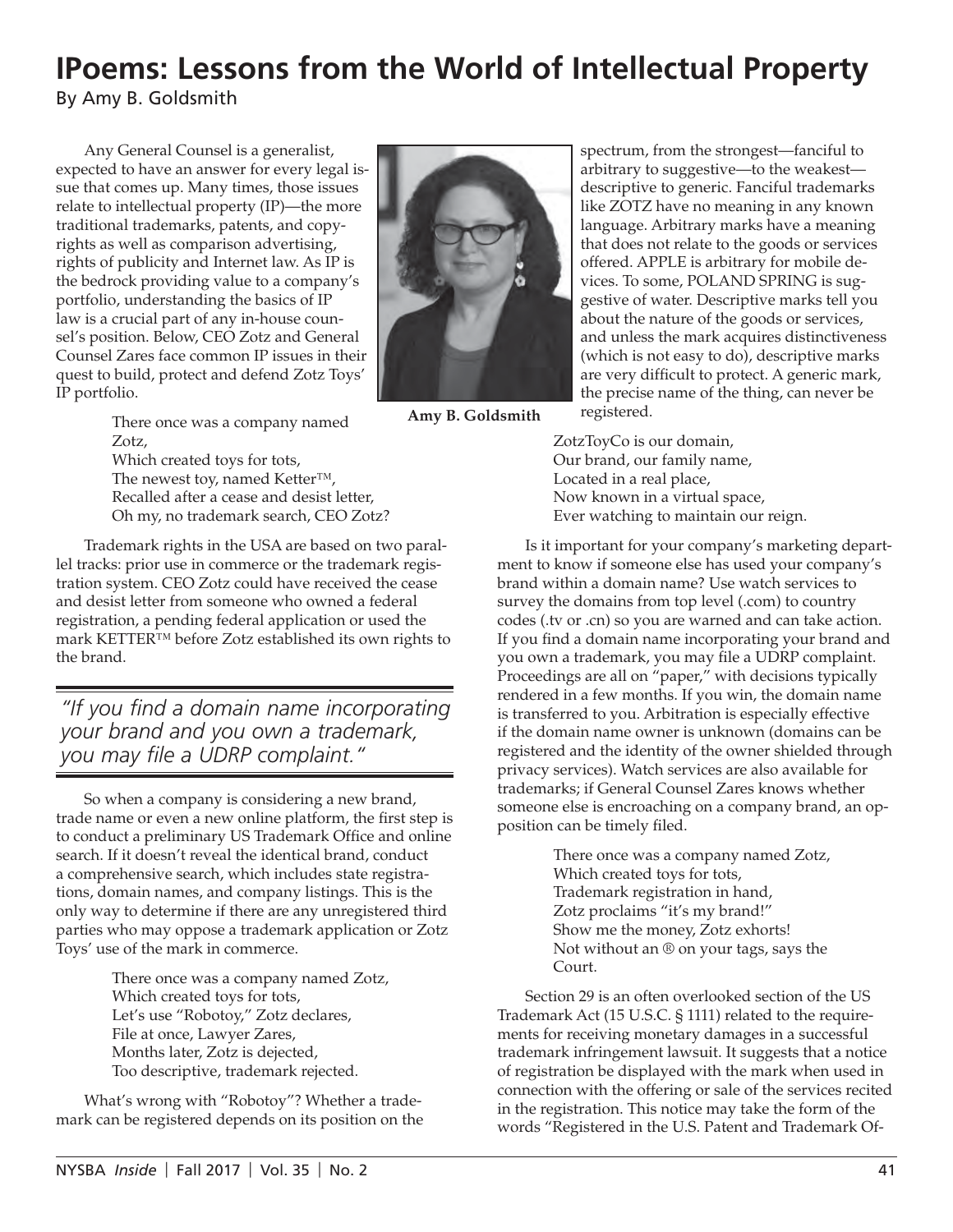fice," "Reg. U.S. Pat. & Tm. Off." or the symbol ®. Failing to provide notice results in the drastic consequence of no profits and no damages for the winning party unless the defendant actually knew of the registration.

> There once was a company named Zotz, Which created toys for tots, It's set up in the USA, of course! But filing first in Asia is KnockOffSource, Can Zotz sell or manufacture? Methink "notz!"

Trademarks are territorial. Protecting your brand in your home country does not equal protection in foreign territories. So if a product will be manufactured or marketed outside of the USA, conduct searches in each nation of interest and consider filing trademark applications. In many foreign nations, trademark rights are based solely upon filing and registration, not upon common law rights established when using the trademark in commerce.

*"But it's equally important not to file too soon, before the invention is complete, since the goal of a patent is to teach someone skilled in the art how to reproduce what you've created—which should be the finished product."*

Is there an international registration system? The Madrid Protocol permits a home country application or registration to be used as the basis for a filing in the member nations of the Protocol (such as the European Union, China and Japan), but the home country filing must continue to be in force for the foreign filing to remain active, and any changes in that home filing are imparted to the foreign filing too. Be aware, though, that U.S. registrations cannot be warehoused—they are only kept active upon proof of use timely filed in the U.S. Trademark Office. So sometimes filing directly in a foreign nation may better suit the company's needs.

> Advertising is key, Who's best? You or me? Take heed if you mislead, Legal eagles you shall need, Let's simply compare, fairly!

Everyone has seen or heard commercials comparing one brand to another. The keys to creating a comparative advertising campaign that won't result in a nasty letter are to tell the truth and not be deceptive. If your competitors' toys contain lead paint, you are allowed to name the competitor and the competing product when you tell the public, but be sure that you've done the testing to support the claim and have provided the facts to back it up.

Zottapaloosa is here, It's the toy of the year, Proclaimed far and wide, Inventor Zeo beams with pride, Lawyer Zares isn't smiling, There was no patent filing.

All is not lost: if Zottapaloosa was introduced within the last year, a U.S. patent application can be filed since the U.S. provides a one-year grace period from the first disclosure.

However, many foreign nations don't provide grace periods, so by making an invention public before filing, the ability to gain foreign patent protection will be lost. Best practices include requiring inventors to record their successes and failures from the beginning of the inventive process, accessible to the General Counsel and C-suite executives who all understand that the invention must be kept secret at least until a patent application is filed. These principles apply equally to design patents (protecting the look of a product) and utility patents (protecting the functional features and methods of manufacturer).

> Zeo's prototype is built, Produce it to the hilt, Mexico is near, Its pricing isn't dear, Lawyer Zares files, KnockOffSource is ahead by miles.

Keeping records of the new invention and filing before first disclosure is critical but so is filing first. Within the last few years, U.S. patent law changed from "first to invent" to the world standard of "first to file." But it's equally important not to file too soon, before the invention is complete, since the goal of a patent is to teach someone skilled in the art how to reproduce what you've created—which should be the finished product.

*"Statutory damages are an alternative to requesting either the infringer's profits or proving actual damages, and the Court or the jury has wide discretion in determining the final award."*

One solution for utility applications is to file a provisional application to establish an early filing date. This placeholder application isn't examined by the Patent Office, and if the full blown utility application is filed within one year of the provisional's date, it's entitled to rely on that first date—but only to the extent that the disclosure in the placeholder is sufficient to support the disclosure in the second filing. So if Inventor Zeo's prototype contains all of the critical required features, but some minor refinement is still needed, a provisional application can be filed to preserve that early filing date and beat KnockOffSource